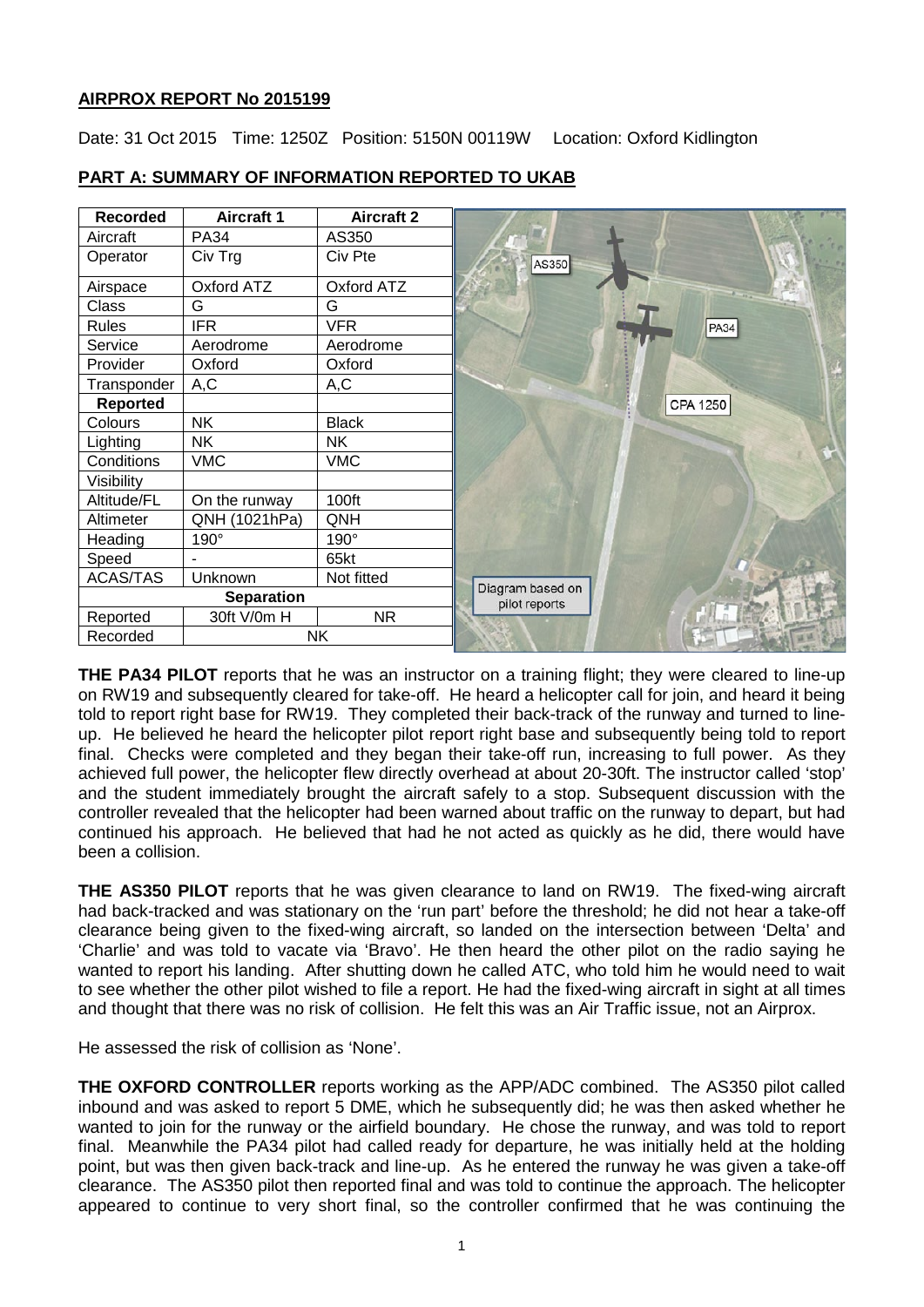approach with an aircraft on the runway that had been cleared for take-off. The pilot said that he was nearly at the threshold, so the controller managed to cancel the take-off clearance just as the PA34 was starting to roll and the helicopter broke left to his parking. The PA34 was then given take-off clearance again. The AS350 pilot subsequently telephoned and said that he saw the aircraft on the threshold, but didn't think that it was actually on the runway, and hadn't heard the take-off clearance.

#### **Factual Background**

The weather at Oxford was recorded as follows:

METAR EGTK 311220Z 13006KT 7000 SCT009 BKN010 13/11 Q1021=

At figure 1 is a plan of the Oxford/Kidlington airfield depicting points 'D', 'C' and 'B'.



Figure 1.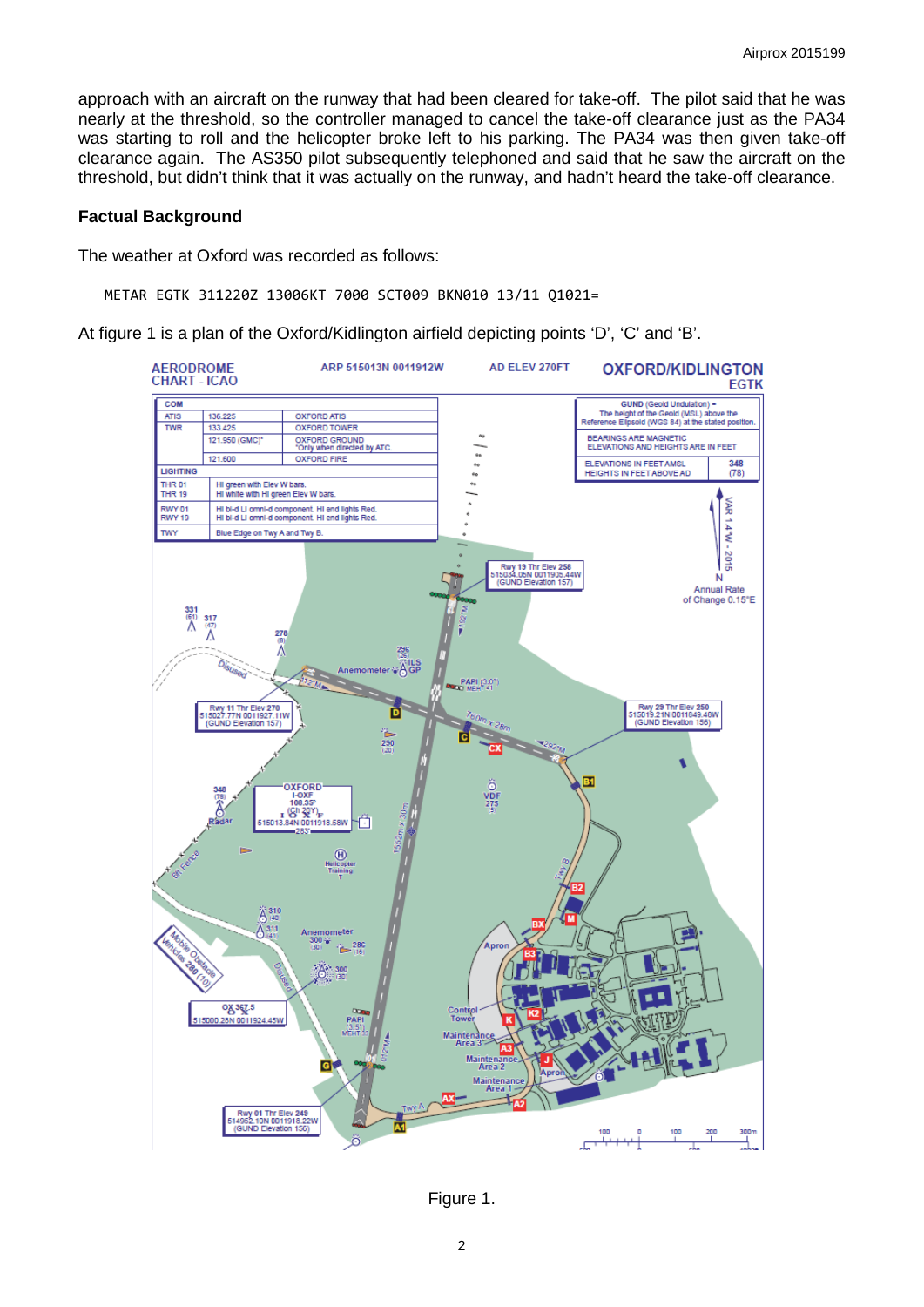### **Analysis and Investigation**

### **CAA ATSI**

CAA ATSI had access to RTF recording, together with the written reports from the pilot of the PA34 and the Oxford tower controller. A local unit investigation was also available. CAA ATSI interviewed the Oxford Tower controller.

The PA34 pilot was on an IFR clearance about to get airborne to commence a training detail to land again at Oxford; he was in receipt of an Aerodrome/Approach Control Service from Oxford Tower on frequency 127.750MHz. The AS350 pilot was operating VFR on a flight to Oxford, and was also in receipt of an Aerodrome/Approach Control Service from Oxford Tower on the same frequency. The Oxford Tower controller was a valid controller with over 20 years' experience, and had been in the operational position for about 30 minutes prior to the occurrence. The controller reported being well rested prior to commencing a normal operational shift.

At 1232:42, the PA34 pilot requested taxi clearance, which was approved by ATC to holding point 'C' for RW19. Ten minutes later, Oxford Tower issued a departure clearance to the PA34. At 1242:55, the AS350 pilot made the initial call to Oxford Approach, a Basic Service was agreed and he was requested to report with 5 miles to run to Oxford.

The controller received a phone call from Brize Radar at 1244:30 to coordinate an inbound jet aircraft to Oxford. During this coordination other radio calls were handled, which prolonged the telephone coordination. The telephone call was eventually concluded at 1245:28. At 1245:30 the AS350 reported at 5 miles and the controller asked the pilot if he intended routing to the runway or the airfield boundary, to which the pilot replied he'd like to route direct to RW19.

The PA34 pilot reported ready for departure at 1245:50 and was initially told to hold position but, shortly afterwards, was instructed to enter the runway to back-track, line-up and wait. Whilst entering the runway, a revision to the clearance was issued. The PA34 was then cleared for takeoff at 1246:35 whilst still carrying out the back-track.

At 1247:30 the AS350 reported finals for RW19 and the pilot was instructed to continue approach. The pilot however read back "cleared approach". The controller immediately challenged the readback and repeated the instruction to continue approach "with aircraft on the runway". At 1248:00 the AS350 pilot correctly read back the clearance but now reported at the threshold for RW19. The controller immediately cancelled the take-off clearance for the PA34, who had just begun the take-off roll, just as the helicopter overflew him. The AS350 was instructed to route direct to the hangar via the Bravo taxiway.

The controller was operating as both the Aerodrome and Approach controller. At interview the controller stated that during weekdays the function is normally split but at weekends Aerodrome and Approach were often combined due to staffing restrictions (this event occurred on a Saturday). Although the ATM was functioning, the controller did not use it to help assess the separation, because he had seen the helicopter from the VCR and judged that there would be sufficient time ahead of the helicopter's arrival to allow the PA34 to depart. The controller stated that it was normal for aircraft such as the PA34 to take a back-track from this holding point. The telephone call from Brize Radar took longer than anticipated and impacted on the workload the controller had to cope with. The inbound jet aircraft being pre-noted by Brize Radar required training and had been the subject of discussion between another controller and the aircraft operator prior to the occurrence. This other controller, and the ATSA, were present in the tower at the time of the Airprox and were engaged again on the telephone with the aircraft operator. The active controller had an interest in the outcome as it would dictate how the aircraft was handled by ATC, and was therefore being distracted.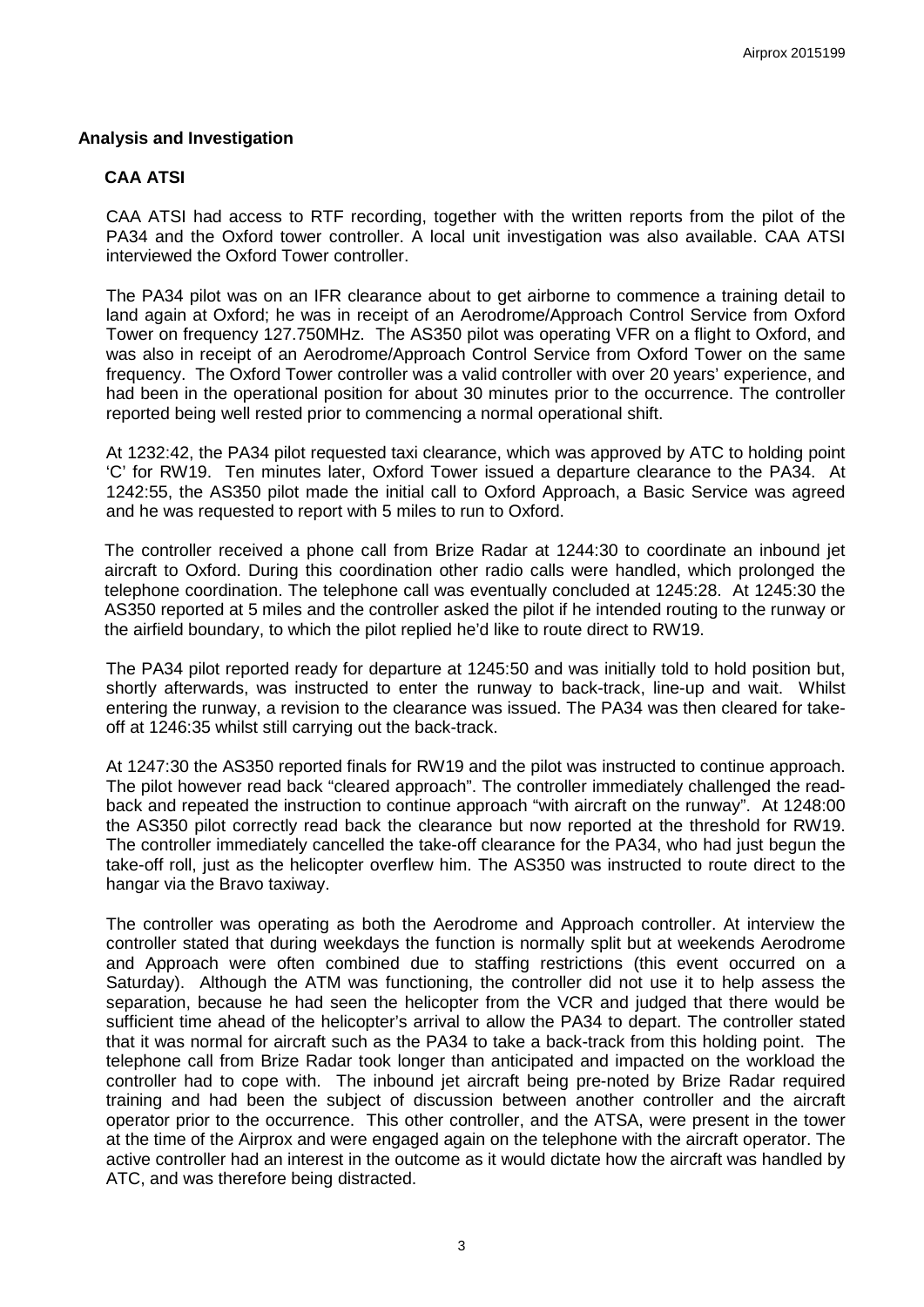Helicopter traffic familiar with Oxford is routed to grass areas east or west of the runway (although there is no dedicated landing area for helicopters). However, this helicopter was expected to use the runway, and the controller admitted that more positive instructions given to the pilot would have assisted in its integration with the departing PA34.

The controller was expecting the AS350 to report finals at around 2 miles, in a similar manner to a fixed-wing aircraft, rather than route direct to the threshold of the runway. He did not monitor the approaching AS350 so that when he saw it again (as the pilot reported at the threshold) there was not sufficient time to issue instructions to the helicopter to retrieve the situation, although cancelling the take-off clearance to the PA34 was considered appropriate action. Although the PA34 pilot acknowledged the instruction to cancel the take-off clearance, it was apparent that the pilot had already seen the helicopter overfly and had aborted his take-off anyway. During a later conversation with ATC, the helicopter pilot admitted that he was confused by the PA34's position. Although he had seen it, he didn't think it was on the runway and had neither heard it being cleared for take-off nor acknowledged the controller's information about the presence of traffic on the runway.

Following the event, the ATSU conducted its own investigation and made some recommendations of its own. Measures are being taken to prevent staff taking breaks in the VCR and also a recommendation has been made to the Airport Authority to review the facilities available for landing helicopters. A more robust method of obtaining the requirements of inbound traffic long before the aircraft arrives is also being investigated.

### **UKAB Secretariat**

An aircraft operated on or in the vicinity of an aerodrome shall conform with or avoid the pattern of traffic formed by other aircraft in operation<sup>1</sup>. A flying machine or glider must not land on a runway at an aerodrome if there are other aircraft on the runway....unless otherwise authorised by ATC.<sup>2</sup>

#### **Summary**

An Airprox was reported when a PA34 and an AS350 came into proximity at 1250 on Saturday 31<sup>st</sup> October 2015. Both pilots were operating under VFR in VMC, the PA34 pilot was on RW19 at Oxford in and the AS350 pilot was on final approach in the Oxford visual circuit, both pilots were in receipt of an Aerodrome Service from Oxford.

## **PART B: SUMMARY OF THE BOARD'S DISCUSSIONS**

Information available consisted of reports from the pilots of both aircraft, transcripts of the relevant RT frequencies, reports from the air traffic controllers involved and reports from the appropriate ATC and operating authorities.

The Board first looked at the actions of the AS350 pilot. He had called Oxford ATC for a visual approach, was given a joining clearance and, after establishing that he wanted to use the runway to land, was told to report finals. When he subsequently called finals, members noted that he was told to continue only; even if the PA34 had not been present, without further ATC clearance to use the runway he was required to go around. Helicopter members opined that he could have either slowed down or gone around anytime up to the runway threshold, giving him plenty of scope to avoid the incident. Furthermore, Board members felt that even if he didn't think the PA34 was using the runway, it was poor airmanship to overfly the aircraft; had it been a high-wing light-aircraft, the rotor down-wash could easily have flipped it over.

As for the PA34 pilot, the Board agreed that there was very little that he could have done differently in the circumstances. He wouldn't have seen the AS350 until it passed overhead, and he had no way of

l

<span id="page-3-0"></span><sup>&</sup>lt;sup>1</sup> SERA.3225 Operation on and in the Vicinity of an Aerodrome.

<span id="page-3-1"></span><sup>2</sup> Rules of the Air 2015 Section 3, para 10.